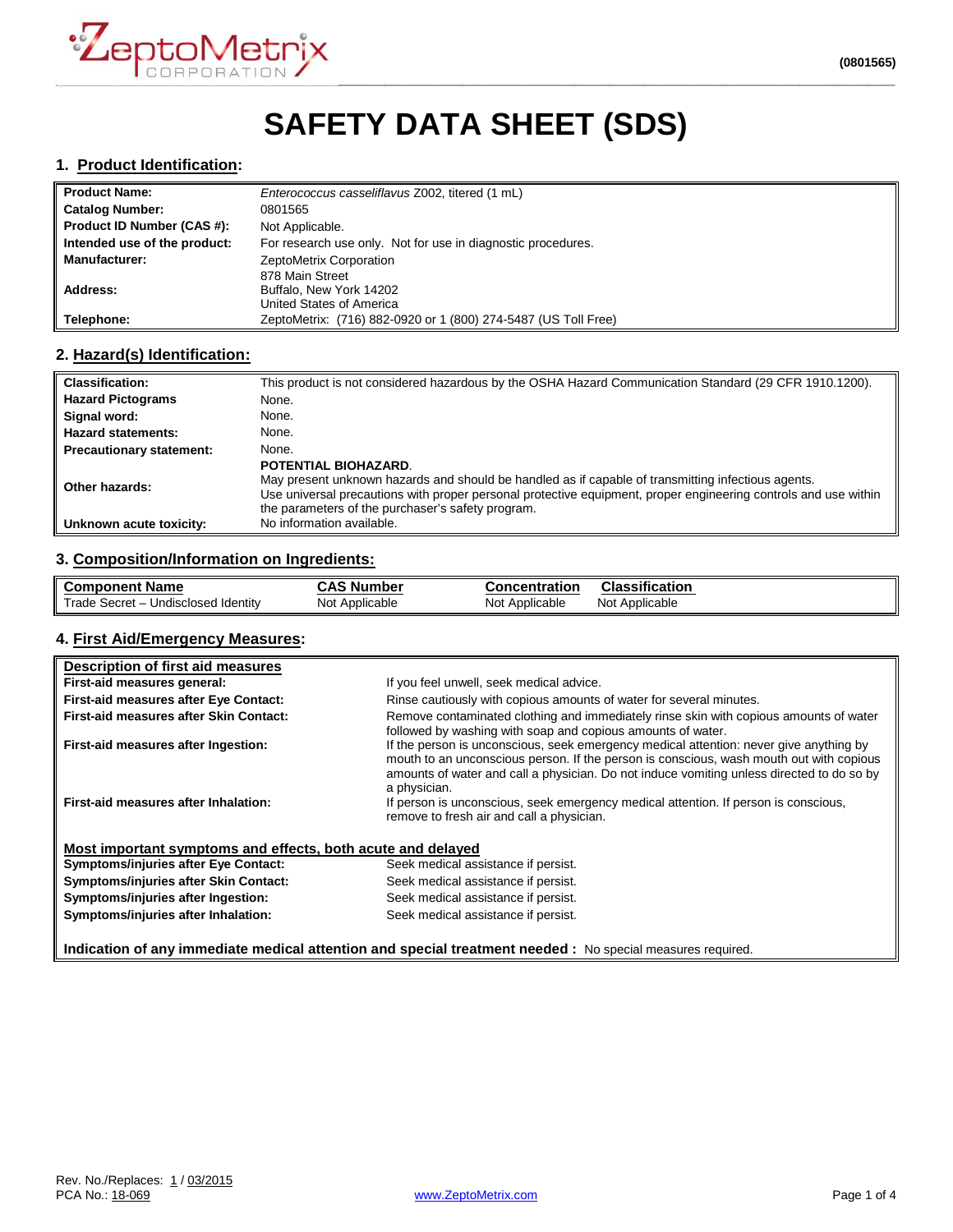

# **5. Fire and Explosion Measures:**

| <b>Extinguishing Media</b><br>Suitable extinguishing media:<br>Unsuitable extinguishing media: | Use an extinguishing agent suitable for the surrounding area.<br>Use an extinguishing agent suitable for the surrounding area. |
|------------------------------------------------------------------------------------------------|--------------------------------------------------------------------------------------------------------------------------------|
| Special hazards arising from the substance or mixture                                          |                                                                                                                                |
| Fire hazard:                                                                                   | No known hazards.                                                                                                              |
| <b>Explosion hazard:</b>                                                                       | No known hazards.                                                                                                              |
| <b>Reactivity:</b>                                                                             | No known hazards.                                                                                                              |
| <b>Advice for firefighters</b>                                                                 |                                                                                                                                |
| <b>Firefighting instructions:</b>                                                              | Exercise caution when fighting a fire.                                                                                         |
| Protection during firefighting:                                                                | Firefighters should wear protective gear. Do not enter fire area without proper protective                                     |
|                                                                                                | equipment, including respiratory protection.                                                                                   |

# **6. Accidental Release Measures:**

| Personal precautions, protective equipment and emergency procedures |                                                                                  |  |
|---------------------------------------------------------------------|----------------------------------------------------------------------------------|--|
| General measures:                                                   | Use appropriate personal protective equipment (PPE) and appropriate laboratory   |  |
|                                                                     | procedures.                                                                      |  |
|                                                                     |                                                                                  |  |
| For non-emergency personnel                                         |                                                                                  |  |
| <b>Protective equipment:</b>                                        | Use appropriate personal protective equipment (PPE).                             |  |
| <b>Emergency procedures:</b>                                        | Use appropriate emergency laboratory procedures.                                 |  |
|                                                                     |                                                                                  |  |
| For emergency responders                                            |                                                                                  |  |
| <b>Protective equipment:</b>                                        | Use appropriate personal protective equipment (PPE).                             |  |
| <b>Emergency procedures:</b>                                        | Use appropriate emergency procedures.                                            |  |
|                                                                     |                                                                                  |  |
| Methods and material for containment and cleaning up                |                                                                                  |  |
| For containment:                                                    | Contain material in accordance to State and Federal regulations.                 |  |
| Methods for cleaning up:                                            | Follow and dispose of material in accordance to State and Federal waste disposal |  |
|                                                                     | regulations.                                                                     |  |
|                                                                     |                                                                                  |  |

## **7. Handling and Storage:**

| Precautions for safe handling: | Handle in accordance with all Biosafety Level 1 procedures. Please reference the 5 <sup>th</sup><br>edition of Biosafety in Microbiological and Biomedical Laboratories (BMBL) for a detailed<br>discussion on biological safety<br>(http://www.cdc.gov/biosafety/publications/bmbl5/index.htm). |
|--------------------------------|--------------------------------------------------------------------------------------------------------------------------------------------------------------------------------------------------------------------------------------------------------------------------------------------------|
| <b>Storage conditions:</b>     | Keep container closed when not in use. Do not store in a frost-free freezer.                                                                                                                                                                                                                     |
| Incompatible products:         | No Data Available.                                                                                                                                                                                                                                                                               |
| Incompatible materials:        | No Data Available.                                                                                                                                                                                                                                                                               |
| Storage:                       | Recommended storage temperature -65°C or below.                                                                                                                                                                                                                                                  |

## **8. Exposure Controls and Personal Protection:**

| Appropriate engineering controls:<br><b>Personal Protective Equipment:</b> | Use universal precautions. Product may present unknown biohazard.<br>Use laboratory coat, protective gloves, safety glasses and suitable protective clothing. |
|----------------------------------------------------------------------------|---------------------------------------------------------------------------------------------------------------------------------------------------------------|
| Pictograms:                                                                |                                                                                                                                                               |
| <b>Eye/Face protection:</b>                                                | Wear in accordance with good laboratory practices and safety procedures.                                                                                      |
| Skin and body protection:                                                  | Wear in accordance with good laboratory practices and safety procedures.                                                                                      |
| <b>Respiratory protection:</b>                                             | Wear in accordance with good laboratory practices and safety procedures.                                                                                      |
| Hand protection:                                                           | Wear in accordance with good laboratory practices and safety procedures.                                                                                      |
| <b>Mechanical protection:</b>                                              | Wear in accordance with good laboratory practices and safety procedures.                                                                                      |
| Special work practices:                                                    | Follow purchaser's safety program.                                                                                                                            |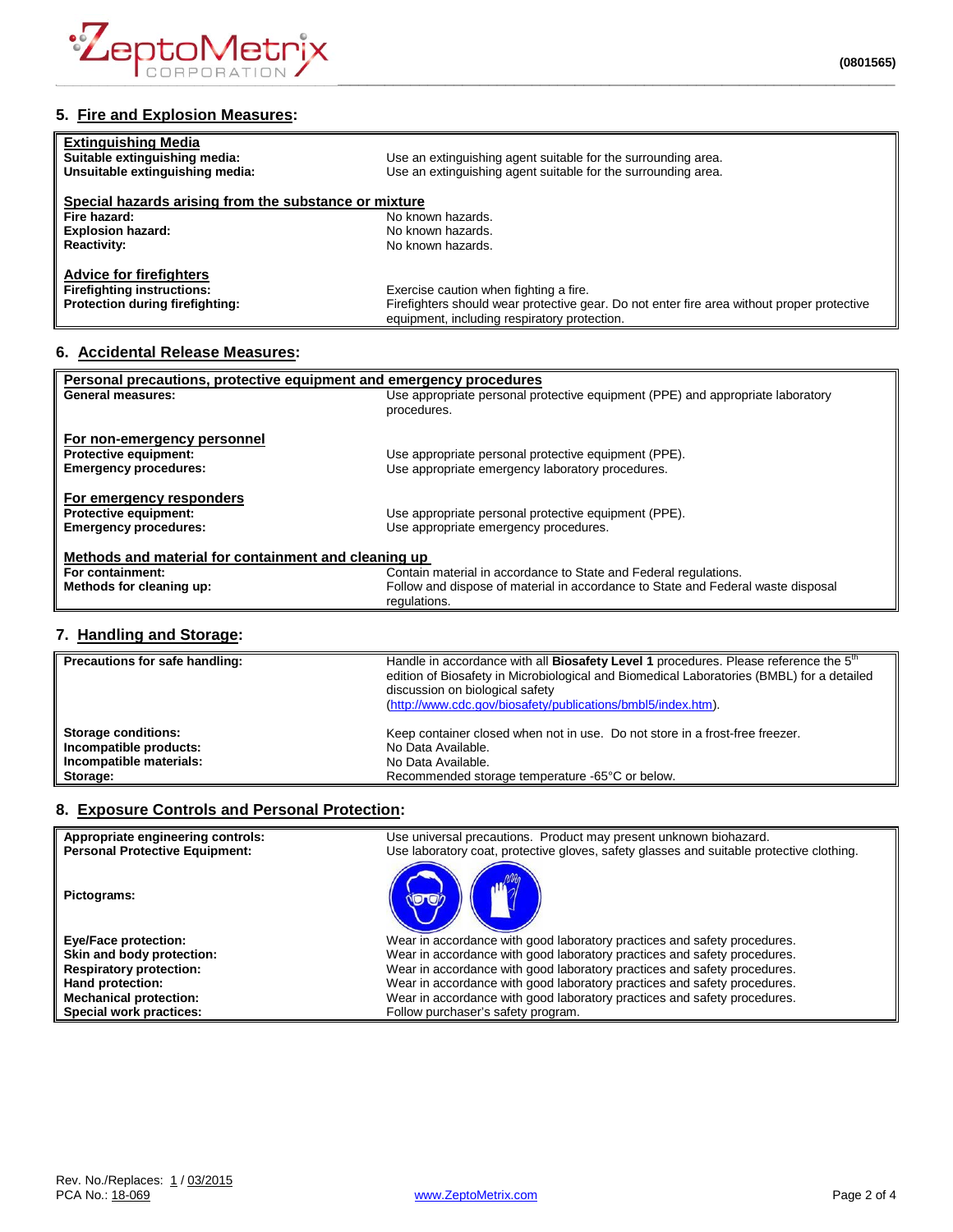

## **9. Physical and Chemical Properties:**

| <b>Physical State:</b>                        | Liquid at room temperature.        |
|-----------------------------------------------|------------------------------------|
| Appearance/color:                             | Cloudy to clear                    |
| Odor:                                         | No Data Available.                 |
| Odor threshold:                               | No Data Available.                 |
| pH:                                           | No Data Available.                 |
| Melting point/freezing point:                 | No Data Available.                 |
| <b>Boiling point:</b>                         | No Data Available.                 |
| Flash point:                                  | No Data Available.                 |
| <b>Evaporation rate:</b>                      | No Data Available.                 |
| Flammability:                                 | No Data Available.                 |
| Upper/lower flammability or explosive limits: | No Data Available.                 |
| Vapor pressure:                               | No Data Available.                 |
| Vapor density:                                | No Data Available.                 |
| <b>Relative density:</b>                      | No Data Available.                 |
| Solubility(ies):                              | No Data Available.                 |
| <b>Partition coefficient:</b>                 | No Data Available.                 |
| Auto-ignition temperature:                    | No Data Available.                 |
| Decomposition temperature:                    | No Data Available.                 |
| Viscosity:                                    | No Data Available.                 |
| Other information:                            | May settle. Mix gently before use. |

# **10. Stability and Reactivity:**

| <b>Reactivity:</b>                  | No Data Available.                                                                                      |
|-------------------------------------|---------------------------------------------------------------------------------------------------------|
| <b>Chemical stability:</b>          | The product is stable.                                                                                  |
| Possibility of hazardous reactions: | Under normal conditions of storage and use, hazardous reactions will not occur.                         |
| <b>Conditions to avoid:</b>         | No Data Available.                                                                                      |
| Incompatible materials:             | No Data Available.                                                                                      |
| Hazardous decomposition products:   | Under normal conditions of storage and use, hazardous decomposition products should<br>not be produced. |

## **11. Toxicological Information:**

| <b>Skin corrosion/irritation:</b>                   | No Data Available. |
|-----------------------------------------------------|--------------------|
| Eye damage/irritation:                              | No Data Available. |
| <b>Respiratory damage/irritation:</b>               | No Data Available. |
| Ingestion damage/irritation:                        | No Data Available. |
| Specific target organ toxicity (single exposure):   | No Data Available. |
| Specific target organ toxicity (repeated exposure): | No Data Available. |
| <b>Numerical measure of toxicity:</b>               | No Data Available. |
| Symptoms/injuries after skin contact:               | No Data Available. |
| Symptoms/injuries after eye contact:                | No Data Available. |
| Symptoms/injuries after inhalation:                 | No Data Available. |
| Symptoms/injuries after ingestion:                  | No Data Available. |

#### **12. Ecological Information:**

| Ecotoxicity:                   | No Data Available. |
|--------------------------------|--------------------|
| Persistence and degradability: | No Data Available. |
| Bioaccumulative potential:     | No Data Available. |
| Mobility in soil:              | No Data Available. |
| Other adverse effects:         | No Data Available. |

#### **13. Disposal Information:**

| Mac<br>ons<br> | State<br>$\sim$<br>----<br>™ulatio.<br>one.<br>waste<br>.0000<br>$\sim$ N $\sim$ r $\sim$<br>פחה<br>. к. н.<br><br>наг<br>1.7111.7<br>,,,,,,,,<br><b>GUL</b><br>п.<br>יי ה<br>. |
|----------------|---------------------------------------------------------------------------------------------------------------------------------------------------------------------------------|
|                |                                                                                                                                                                                 |

## **14. Transport Information:**

| UN number                                                            | UN3373                                    |
|----------------------------------------------------------------------|-------------------------------------------|
| UN proper shipping name                                              | Biological Substance, Category B.         |
| <b>Hazard Class</b>                                                  | 6.2                                       |
| Packing group                                                        | None.                                     |
| <b>Environmental hazards</b>                                         | No data available.                        |
| <b>Transport in bulk</b><br>(According to MARPOL 73/78 and IBC Code) | Packing Instruction: P650                 |
| <b>Special precautions</b>                                           | May require Biosafety Level 1 Laboratory. |

[www.ZeptoMetrix.com](http://www.zeptometrix.com/) Page 3 of 4